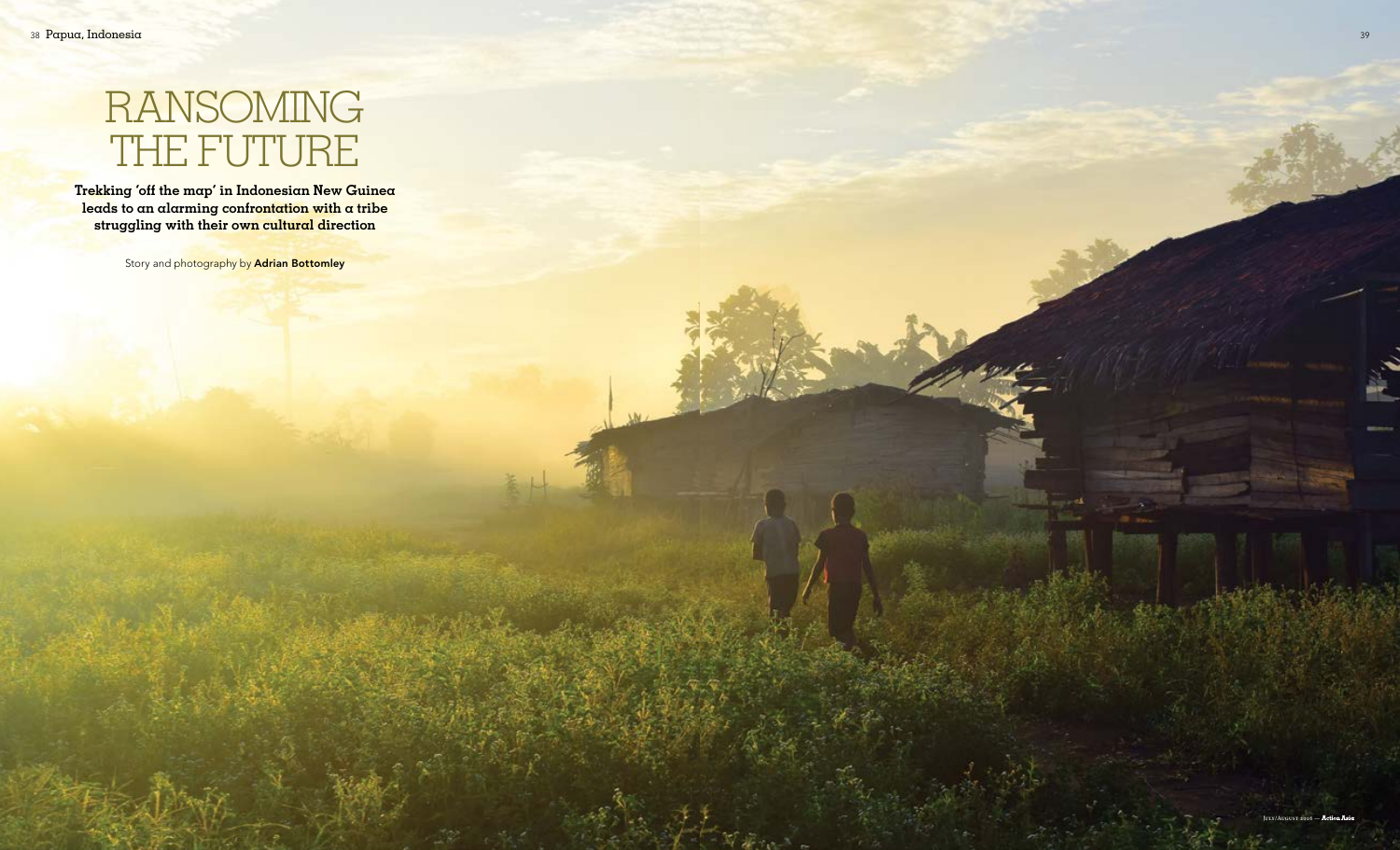— July/August 2016

"HE WANTS RED MONEY," STAMMERED OUR GUIDE, the frightened whites of his eyes clearly visible in the dark. That afternoon, passing through Woman, a remote and largely deserted settlement, we had been perplexed by a strange assemblage of feathers, barbed arrows and cassowary bones that marked the entrance to the village. Nervously, our porters had ushered us in silence to the nearby river where we pitched our tents and swam. Now, on a moonless night, I strained to make out three Korowai men stomping menacingly beyond the glow of our campfire, their bows raised and pulled back, arrows aimed at my pounding chest. Five million rupiah, in red one hundred thousand bills, was their frantic demand, supposedly needed to pacify the spirits we had offended by trespassing. Equally sinister and surreal, it smacked of extortion. It had been a borderline crazy idea to come in the first place; had we overstepped the mark? Our expedition began with a bum-numbing 12-hour longboat ride from Dekai, up the Brazza and Eilanden Rivers to Mabul, the largest of the new settlements. From there, we intended to head north to Baigun, find some of Phyllis' 'old friends' and then trek deeper into Korowai territory across the 'pacification line' – an imaginary border drawn by Dutch missionaries to demarcate those clans unaccustomed to outsiders. Finally, we hoped to exit the sea of green by hitching a ride back to Dekai on a construction truck we had been told trundled up and down a new road that was slowly being built into the highlands. Not that there was any sign of it at that point on Google Earth, let alone on any map. For decades, hidden behind a curtain of thick jungle, the Korowai Batu were in an almost constant state of conflict: among themselves, against other Korowai clans and with the neighbouring Kopayap tribe. The fighting kept proselytizing missionaries at bay

AGE-OLD SKILLS Women prepare fish traps, woven from forest leaves. Adept at using the resources offered by the forest, the Korowai seemingly have little need of mo



In 2008, my friend and expedition partner, Phyllis Hischier, a keen anthropologist and collector of Papuan art, had made initial contact with a large group of Korowai Batu, near Baigun along the upper Eilanden River. Their name means 'Stone Korowai', after the axe-making resources available to them in the hills nearby, in contrast to other Korowai clans downriver that lacked stone. There she witnessed a traditional gathering of local clans celebrating a sago grub festival: a rare, once-in-a-lifetime ritual held to foster fertility and prosperity. In the intervening years, reports of forced settlement filtered out of the jungle as the government 'encouraged' the tribe, with promises of money, schooling and clinics, to swap their remarkable treehouses for rows of rustic wooden shacks. Often, those promises went unmet. Now she and I had returned to the area on a trip that was part adventure, part fact-finding mission. of gaharu – agarwood – traders that have plagued the Asmat people further south. The hostilities were rationale for the Korowai remaining in their treehouses which lie at the heart of their cultural identity. At night, or when under attack, whole families along with their valuable pigs and hunting dogs could retreat to the safety of their arboreal homes, some of which tower 35m off the ground. These days, with the cessation of hostilities, the mid-air structures are shrinking in height but are still highly valued for the relief that they provide from insects. The Korowai are widely acknowledged by anthropologists to have been among the last people on earth to practice cannibalism. Even today, there are reports of them still eating human flesh, although historically it was only practiced in very specific ritualistic

until the late 1970's and, more recently, prevented the encroachment

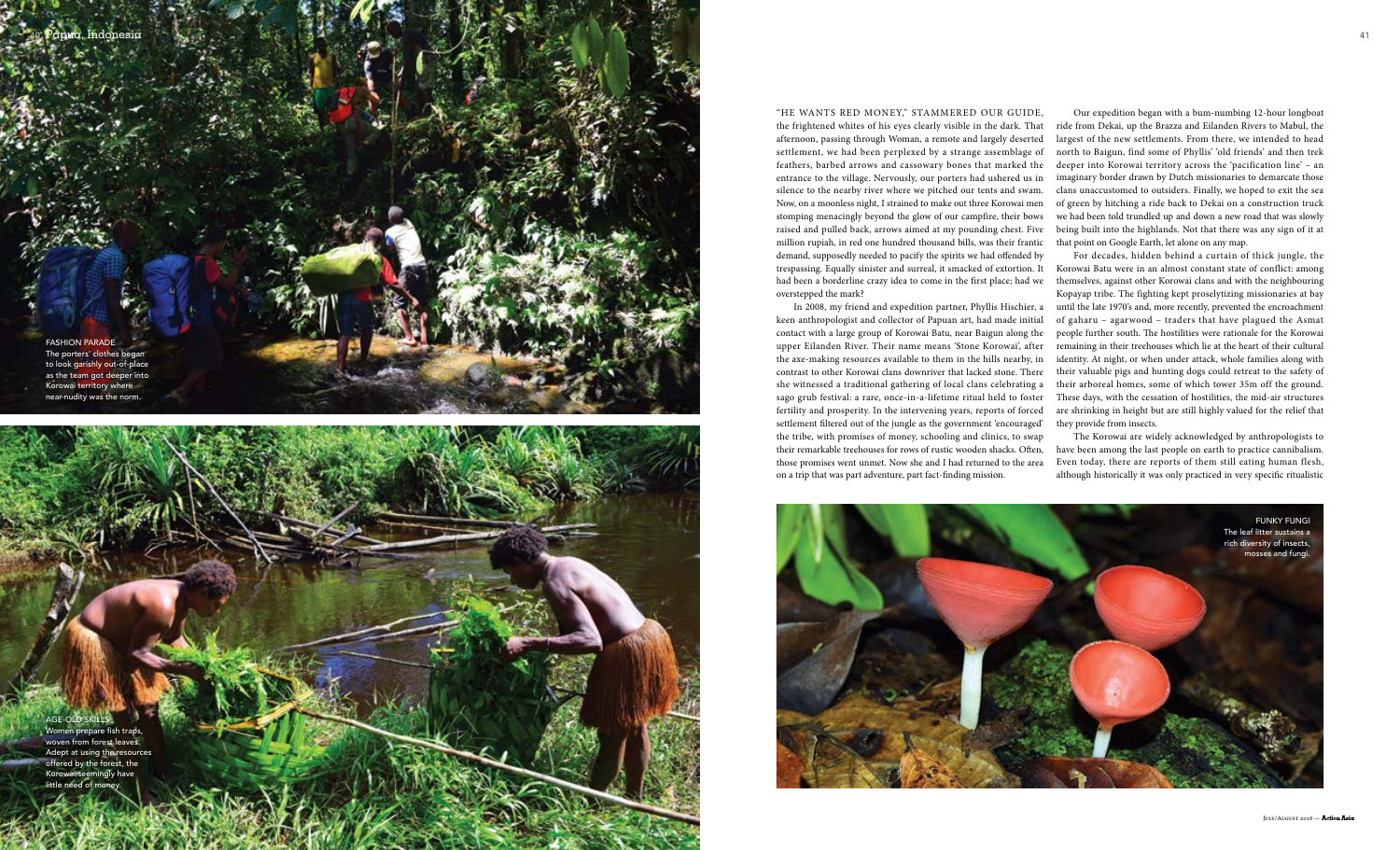

circumstances that revolved around the concept of the 'khakhua', or male witch. The Korowai traditionally had no knowledge of the deadly diseases that infest the jungle and believed that these mysterious deaths that continue to kill most members of the tribe before the age of 40, are caused by witches who assumed the form of men. A dying victim whispers to their relatives the name of the person they believe to be the khakhua. Definitive retribution and the complete expunging of evil spirits is then achieved by consuming the witch. Men killed in fighting on the other hand, were never eaten.

"Sometimes things change, sometimes they don't," said Phyllis matter-of-factly, as we pulled up to Mabul, its shiny new jetty burnished red in the setting sun. I had no idea what to expect but it quickly became clear that, at least here, things had changed. A lot. Mabul had expanded exponentially and now housed sixty or so wooden shacks, a Catholic church, school and (empty) clinic. Everyone was wearing tattered clothing rather than traditional attire and swarmed around us as we unpacked our gear and painstakingly negotiated rates for porters.

Next morning we set off into the primary jungle. Colossal trees, with enormous buttresses, supported a canopy that kept temperatures surprisingly cool. It also reverberated with a cacophony of sounds: shrieking eclectus parrots loudly advertised their presence, while birds of paradise whistled tunefully, heard but seldom seen. The booming calls of the giant hornbill made me miss my old motorbike, while at night, crickets and toads ramped up the decibels still further, as fireflies danced in the trees. The place was overwhelmingly alive. Everything cut, clung, scraped and snagged. Mosquitoes whined and bit incessantly. Leeches and pig flies drew blood. And nothing ever dried.

Within a day of Mabul, we came upon our first Korowai treehouse, resembling a giant bird's nest at a quick glance. It certainly felt high enough to be one as I climbed the rickety ladder, trying not to look down as the rattan ties and wooden rungs strained and creaked under my weight. It was deserted – close to Mabul, the structures were seemingly occupied only 'upon request' and had mostly been commissioned by international film crews, some of whom had never even shown up to pay for their construction. The treehouses were not inhabited: everyone now lived in the village, so we pushed on northwards towards Baigun, a day-and-a-half away, in search of more than just a photo-op.

We were now in uncharted territory. Few white faces have ever ventured beyond Mabul so this was no place to have an accident. I was traversing yet another slippery log bridge, my nerves fraying at the sight of the river raging beneath, when I voice called out. 'Sore' ('Afternoon' – in Indonesia you say hello based on the time of day), it said, though as I was barely halfway across the log, I struggled to look up. Gingerly, I inched towards the bank and gratefully grasped an outstretched hand.

Oni was tall and wiry, with unusually large feet and greying hair. He was wearing a pig-tooth necklace, two rattan hoops around his waist and a tobacco leaf wrapped around his foreskin. In his other hand he held a bow, a cluster of barbed bamboo arrows and a dead

CASTLE IN THE AIR Though Kokowai treehouses are today built lower to the ground, still all have a precarious ladder which few visitors handle with the ease that locals display.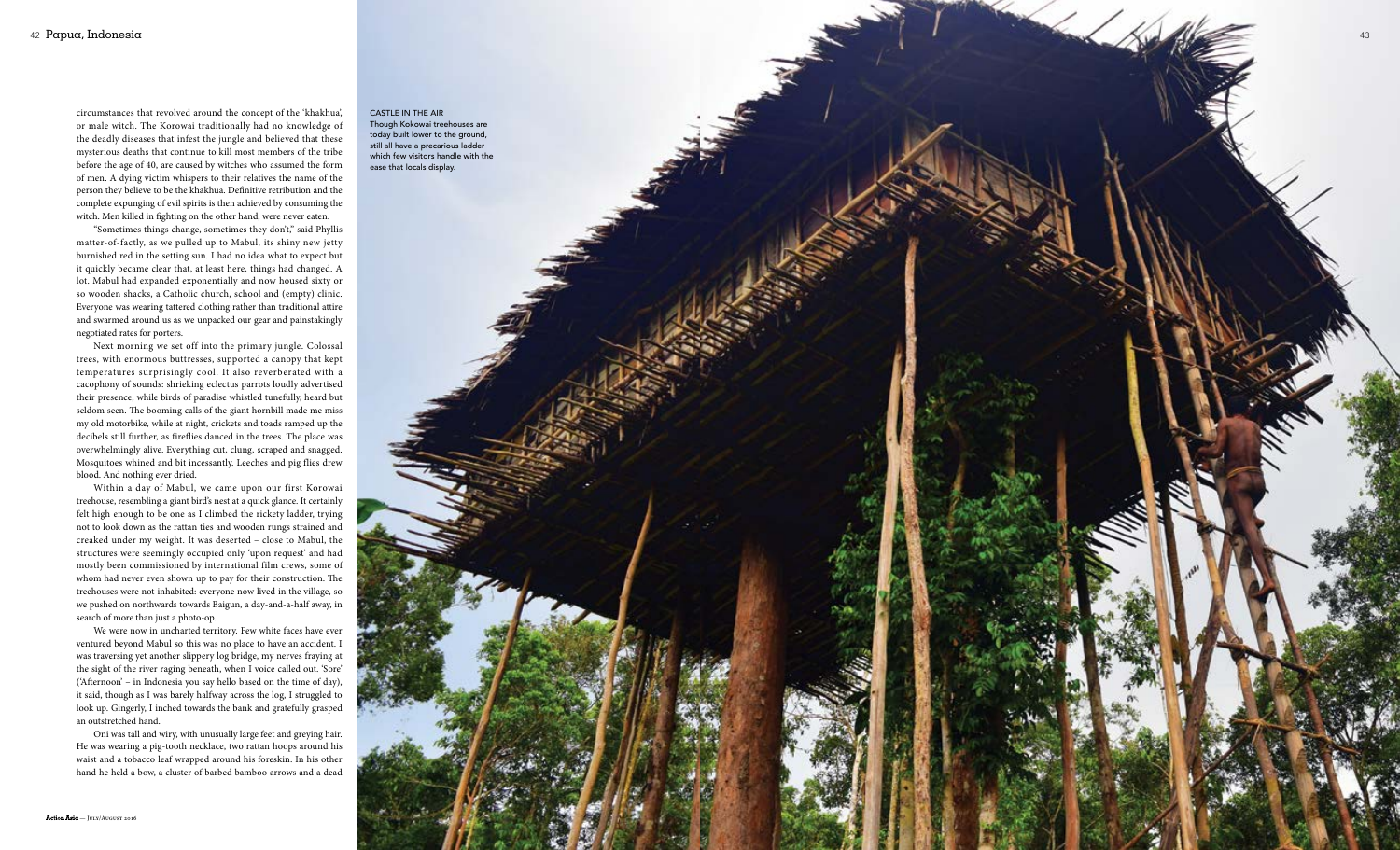tree kangaroo (which I later discovered tastes like liver-y lamb). We followed him home and climbed a 'ladder' of footholds carved into a single, stout wooden pole up to his treehouse.

Sat on a platform about twenty metres off the ground, the house was built around an 'ironwood' tree. The floor, made of interwoven bamboo strips, was covered in tree bark and divided into two separate areas for men and women. The smoke-blackened roof was woven from palm leaves and decorated with fish and cassowary bones, turtle shells, and crocodile skulls. A lovely breeze cooled the now slightly bemused residents within: Oni's two wives wearing nothing more than sago skirts, his sister (likewise), two hobbled hunting dogs and a piglet.



We were made at home and I was offered a piece of baked sago to chew on and a bamboo pipe. Both are staples of the Korowai. The sago was rubbery and gritty at the same time, while nicotine is clearly the drug of choice (frustratingly the Korowai didn't seem to have mastered the art of making alcohol). Children as young as five routinely roll up and puff away. In a community rife with malaria, where half of all children die young, the relative health risks of tobacco obviously pale in comparison.

I asked Oni if he ever went to Mabul to visit his two adolescent sons. "Never," he replied with evident disinterest. He is one of the older generation still living an isolated, traditional life, and exuded

It strikes me that this detachment is a phenomenon that many of us struggle with on a more subtle level, with the popularity of 'back to the wild' programming on our television sets just one example.

the calm confidence of someone free from the pressure to be who they are not. The younger generation that I had encountered in Mabul, on the other hand, were clearly grappling with the tribe's tentative, yet rapid steps out of the stone-age. In the new settlements, hierarchical and collective social structures are starting to break down and an ancient repository of knowledge is sadly being consigned to the past. Elders have the option of staying put or returning to the trees. The Korowai youth, however, are increasingly detached from the natural environment and cling tightly to their signal-free phones, symbols of a tenuous link to the edge of a materialistic world that has – at least thus far – marginalised and failed them. Perhaps our romantic tendency in places like Papua to focus on the tribal rituals, traditional dress and age-old construction techniques is an echo of our own often suppressed need to reassert fading cultural identities in a globalised world. After two days with Oni, we decided to push even further north towards Burumakot to try and find Uganto, one of Phyllis' 'old friends' from the sago feast. A fiercely independent Korowai warrior, he, like Oni, lived by the old rules of the jungle and had five wives. "He may be still out there, in the jungle, about two days away," said our guide, after we announced the plan, "but our porters refuse to go. They say he steals their women." Without porters, we set off to trek as lightly as possible,

assured by our guide that we could live off the land. The jungle is so universally green, that any flash of colour immediately catches your eye, yet nearly all our enquiries about tasty-looking fruits or fungi





Reluctantly, we handed over the spirit-calming cash. Instantly our armed antagonists transformed before our eyes and without a hint of irony, offered to accompany us towards the road, all smiles.